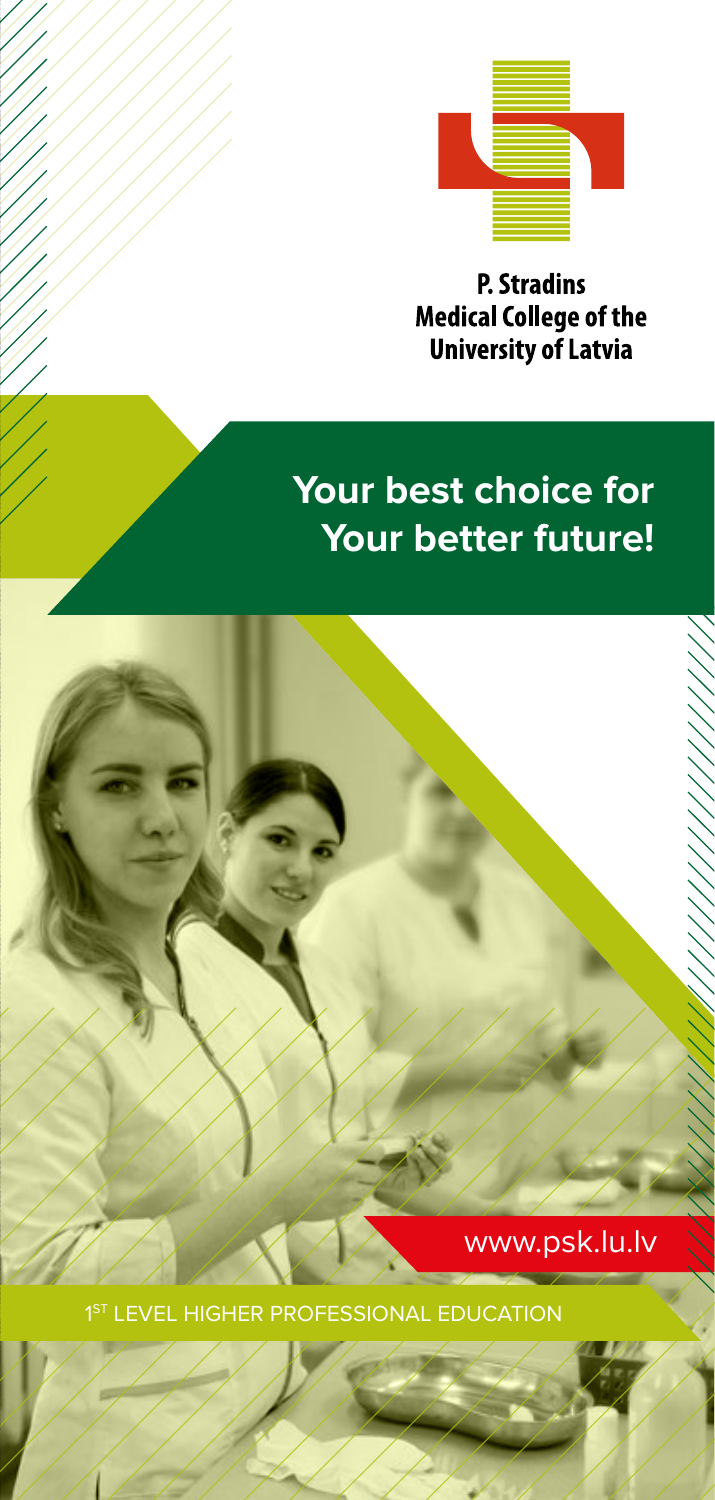

 "Medicine together is craft, science and art; it is the most humanitarian of all the arts."

**Pauls Stradins**

P. Stradins Medical College of the University of Latvia began its work as a medical school in the territory of P. Stradins hospital in 1939 and was founded by the famous Latvian professor and surgeon Pauls Stradins.

During years the name of the school changed, reflecting the changes in the status of the school and acquired education but invariably was saved operating direction of the school – to provide the knowledge and practical skills of medical and later social care workers in the labor market.

Since December 1989 school with pride and respect carries its founder's name and from May 2009 school acts as the P. Stradins Medical College of the University of Latvia.

In 1999 the College from Riga is transferred to Bulduri, Jūrmala – city on the shore of the Gulf of Riga, which is situated 23 km from the capital of Latvia.

College is supported with professionally equipped preclinical study rooms. Technical base is regularly improved. Modern laboratories conform to the requirements of the professional equipment and are close to the daily medical environment.

Studies are provided in two directions – health care and social welfare – in which nine study programs are accredited.

Together with the basic studies college also implements vocational training courses and after-graduate study programs in order to maintain qualification of health and social care workers.

**P. Stradins Medical College of the University of Latvia offers to acquire required in the labor market professions in health**  care and social care fields in accredited 1<sup>st</sup> level higher professional education study programs:

- **Nursing** (budget places)
- **Medicine** (budget places)
- **Esthetic Cosmetology** (payment places)
- **Medical Massage** (payment places)
- **Biomedical Laboratory Technician** (budget places)
- **Radiographer** (budget places)
- **Podology** (budget places)
- **Social Care** (budget places)
- **Social Rehabilitation** (budget places)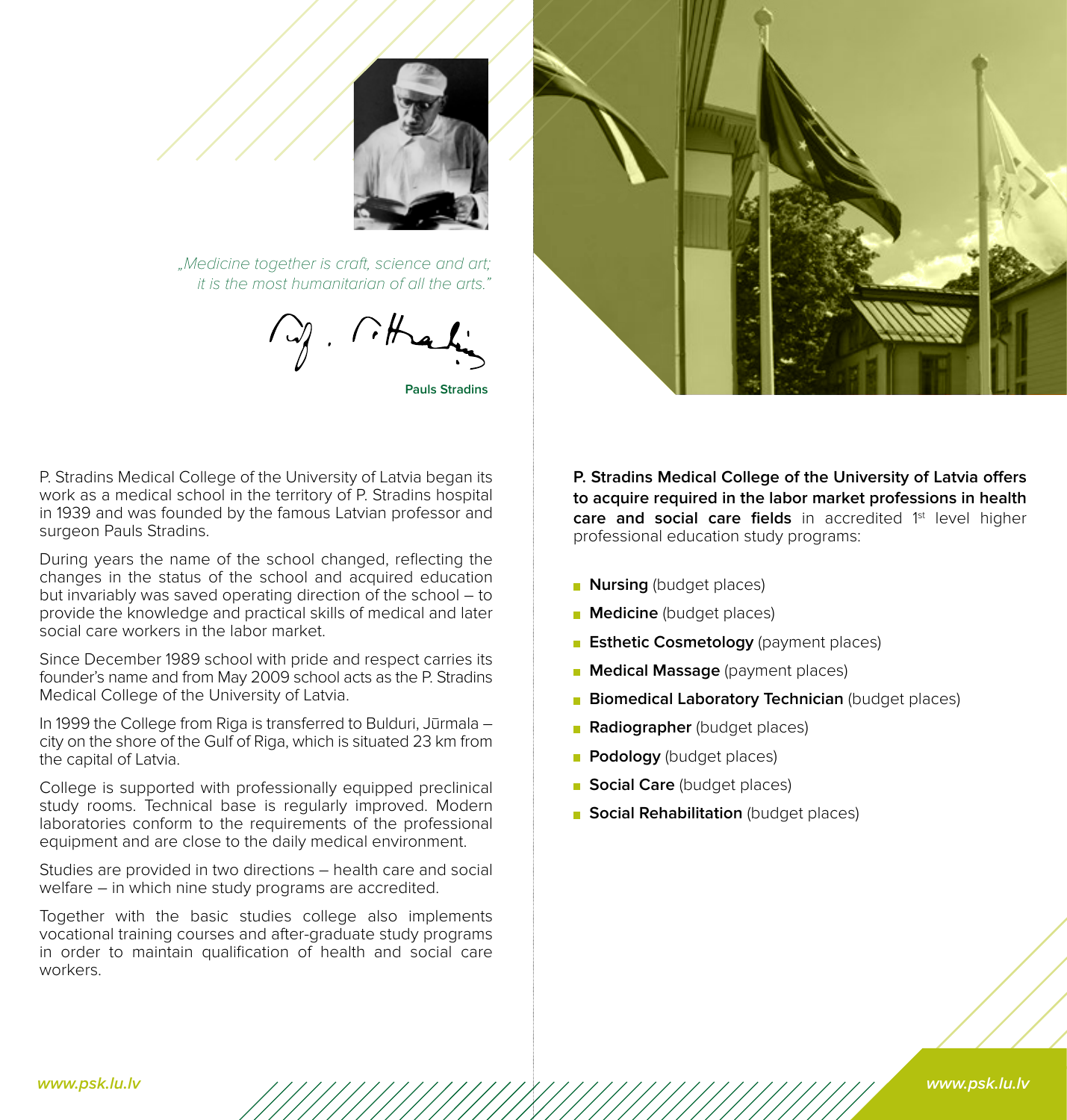# **Health Care Study Department Health Care Study Department**

# **HEALTH CARE HEALTH CARE COURSE OF THE STUDY COURSE OF THE STUDY**

Study program: **"***"***<br>
Multication:** "Allamication" **Nurse** Qualification<sup>.</sup> Duration of studies: **3 years** ECTS: **180**

**Nurse** is a medical person performing patient's health care, taking part in treatment process and helping society, family and individuals to prevent causes of illness, maintain health and recover from illness.

# **Possibilities to continue studies:**

University of Latvia and Riga Stradins University.

# **Potential work places:**

health and social care institutions, schools and companies where are arranged medical surgeries, etc.

Study program: "**MEDICINE"** Duration of studies: **3 years** ECTS: **180**

Qualification: "**Doctor's Assistant**"

**Doctor's Assistant** is a medical person providing first aid for critically ill patients (casualty) in pre-stationary stage and casualty department, perform diagnostics, treatment and offer prevention and continual health care.

### **Potential work places:**

health and social care institutions, emergency aid service, general practitioner's surgeries, military medical services, etc.



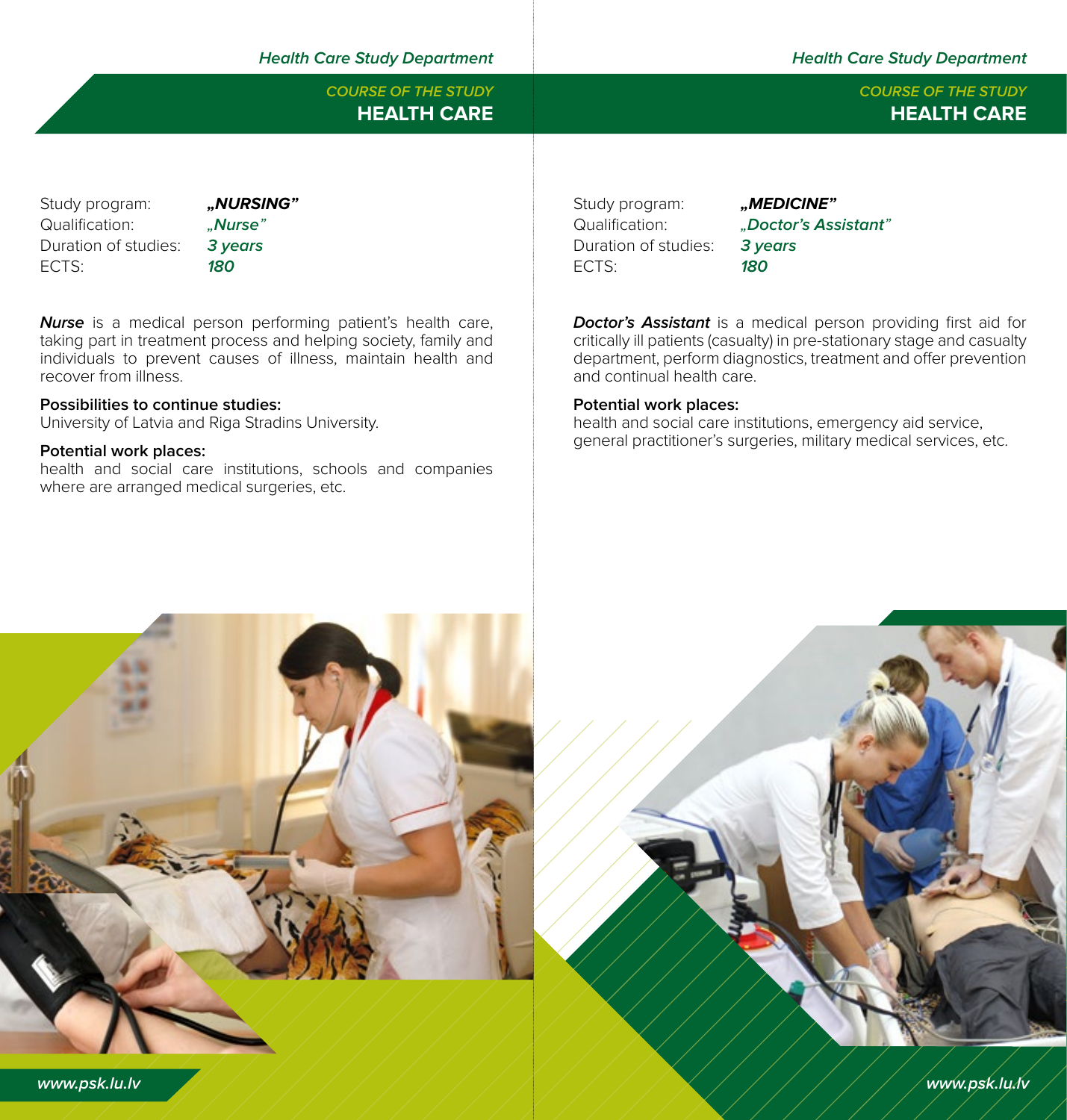**Health Care Study Department Health Care Study Department**

**COURSE OF THE STUDY COURSE OF THE STUDY**

Study program: **"ESTHETIC COSMETOLOGY**"

ECTS: **180 or 120\***

(payment program) Qualification: **" Beauty Specialist in Cosmetology**<br>Duration of studies: **3 years or 2<sup>\*</sup> years** 3 years or 2<sup>\*</sup> years Type of studies: **day and evening groups**

**Beauty Specialist in Cosmetology** is a medical person practicing in beauty care field, which is able to work with various cosmetic products and utilize medical technologies.

# **Potential work places:**

beauty care institutions, health and social care institutions, as a private person working with technologies and methods of cosmetology.

\* For applicants with 1st level professional higher medical education or higher medical education.



Qualification: "**Masseur**"<br>Duration of studies: **2 vears or** ECTS: **120 or 60\***

(payment program) Duration of studies: **2 years or 1\* year** Type of studies: **day and evening groups**

**Masseur** is a medical person practicing in treatment, prevention and rehabilitation of the client or patient. Utilizing different types of massage, masseur promotes improvement of patient's and client's state of health, feeling of comfort and life quality.

# **Potential work places:**

health care and rehabilitation institutions, may work as individual merchant or self-employed person.

\* For applicants with 1st level professional higher medical education or higher medical education.





# **HEALTH CARE HEALTH CARE**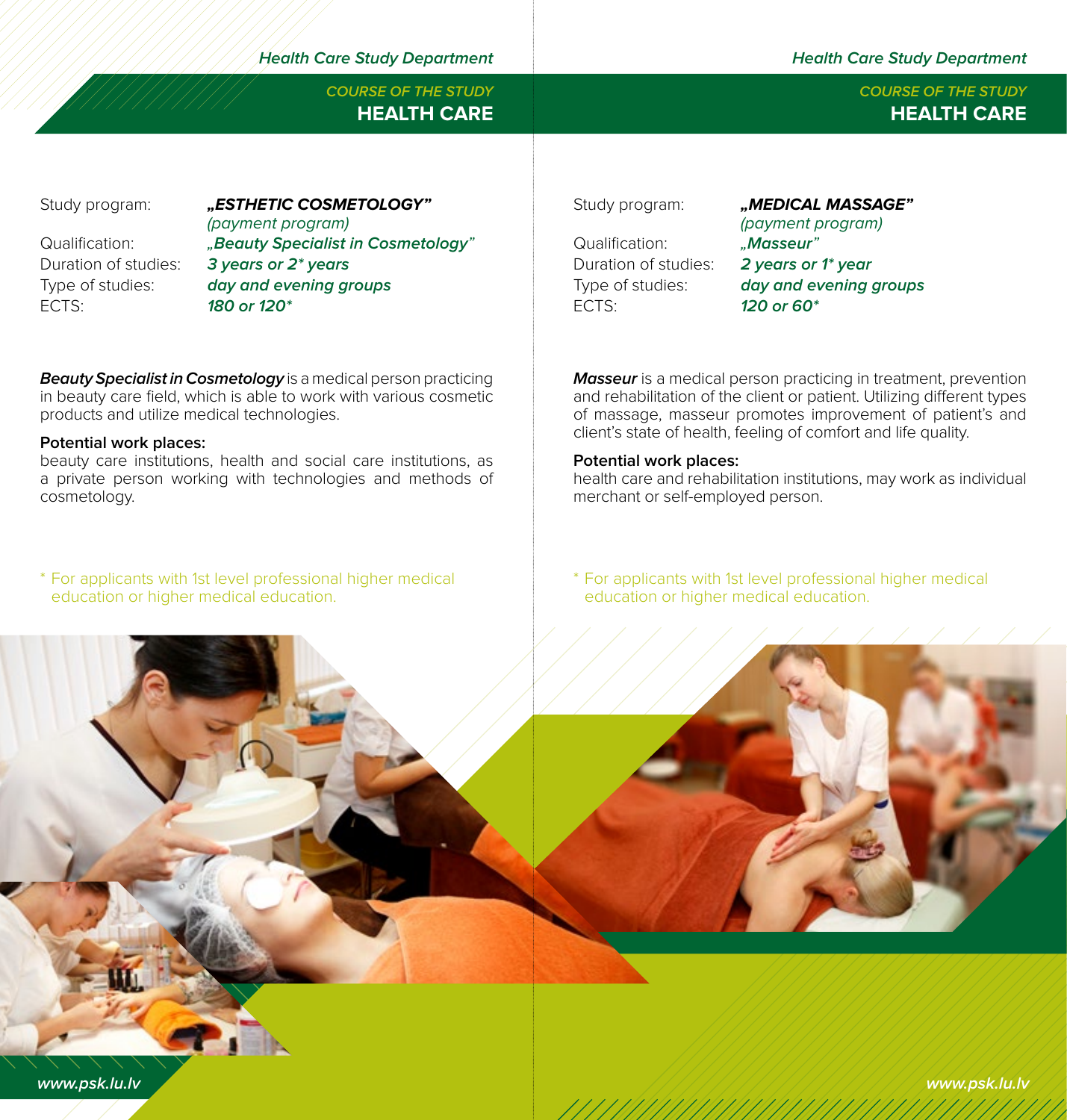**Health Care Study Department Health Care Study Department**

Duration of studies: **2 years** ECTS: **120**

Study program: **...BIOMEDICAL LABORATORY TECHNICIAN"** Qualification: "**Biomedical Laboratory Technician**"

**Biomedical Laboratory Technician** is a medical person taking part in all specimen examinations in the framework of his competence. Biomedical Laboratory Technician evaluates and records obtained test results.

### **Possibilities to continue studies:**

University of Latvia Bachelor of Biology program "Biology" starting from 3rd semester or Riga Technical University study program "Medical Engineering and Physics starting from 3rd semester.

### **Potential work places:**

laboratories in health care institutions, food production enterprises, scientific research institutions, manufacturing enterprises, etc.

Study program: **"RADIOGRAPHER"** Qualification: "**Radiographer**" Duration of studies: **3 years** ECTS: **180**

**Radiographer** is a medical person carrying out diagnostic radiology examinations with the help of sophisticated digital diagnostic devices and imaging techniques. Radiographer concurrently ensures radiation protection, safety and patient's care in diagnostic radiology and radiotherapy.

#### **Possibilities to continue studies:**

Faculty of Medicine of the University of Latvia and receive Bachelor degree "Radiographer" starting from 7th semester.

### **Potential work places:**

health care institutions.



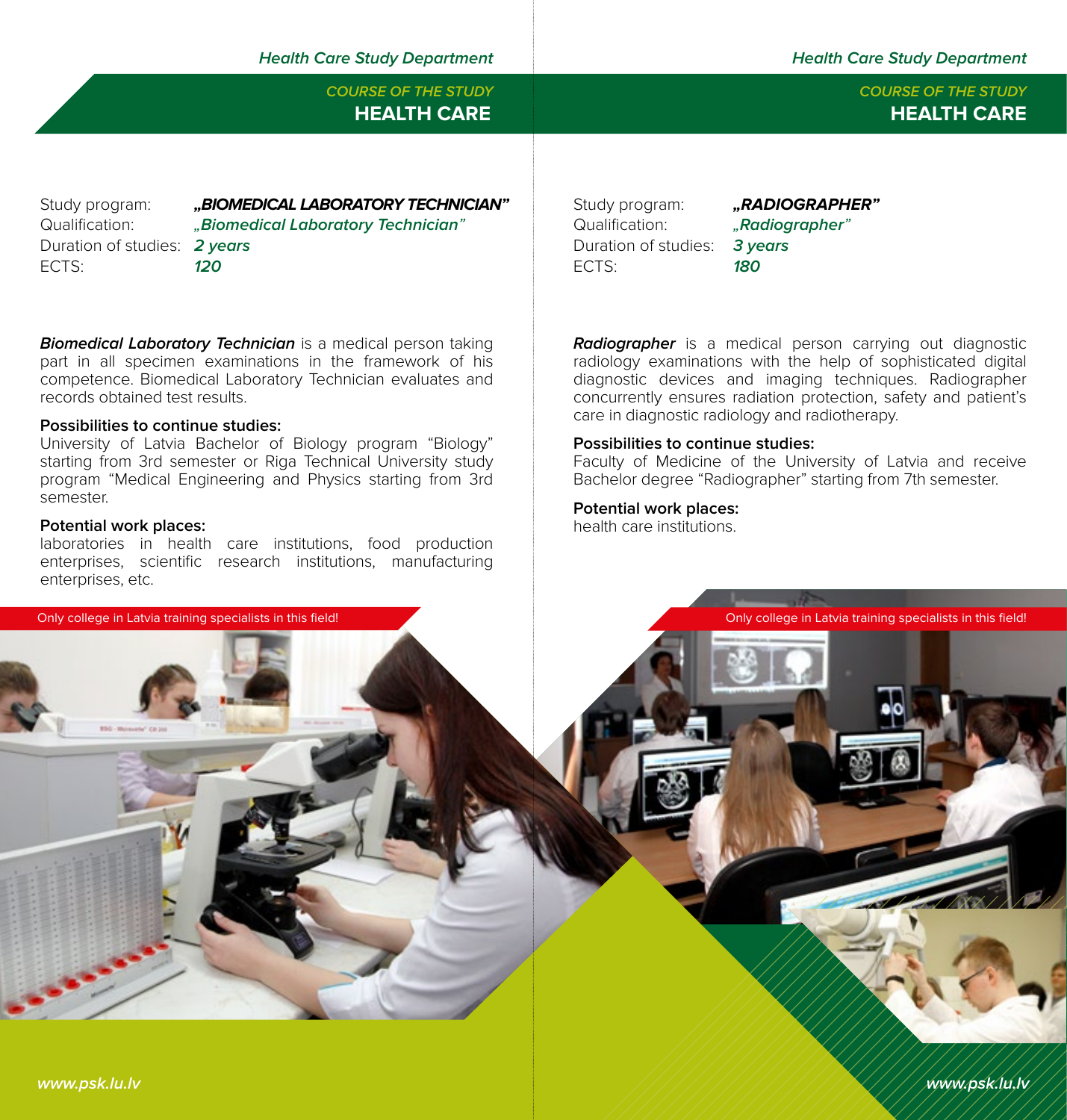# **Health Care Study Department Social Welfare Study Department**

Study program: **"PODOLOGY**" Qualification: "**Podiatrist**" Duration of studies: **2 years** ECTS: **180**

**Podiatrist** (foot care specialist) is a medical person participating in treatment, rehabilitation, education and health promotion of patients.

### **Potential work places:**

health and social care institutions, as a private person in all sorts of entrepreneurship, etc.

Only college in Latvia training specialists in this field!

Study program: **"SOCIAL CARE"** Duration of studies: **2 years** ECTS: **120**

Qualification: "**Social Care Worker**"

**Social Care Worker** ensures satisfaction of dependent, socially or physically disabled person's basic needs in individual level in place of residence or care institution, assesses client's basic needs and identifies social problems, defines types and levels of the social care, cooperates with the client's family members and ensures the client's participation in choice and receipt of social services.

# **Possibilities to continue studies:**

Study program "Social Work" in Riga Stradins University and Liepaja University, as well as in other institutions of higher education in Latvia and Utena College (Lithuania).

# **Potential work places:**

social care and rehabilitation institutions.



//////////

# **HEALTH CARE SOCIAL WELFARE COURSE OF THE STUDY COURSE OF THE STUDY**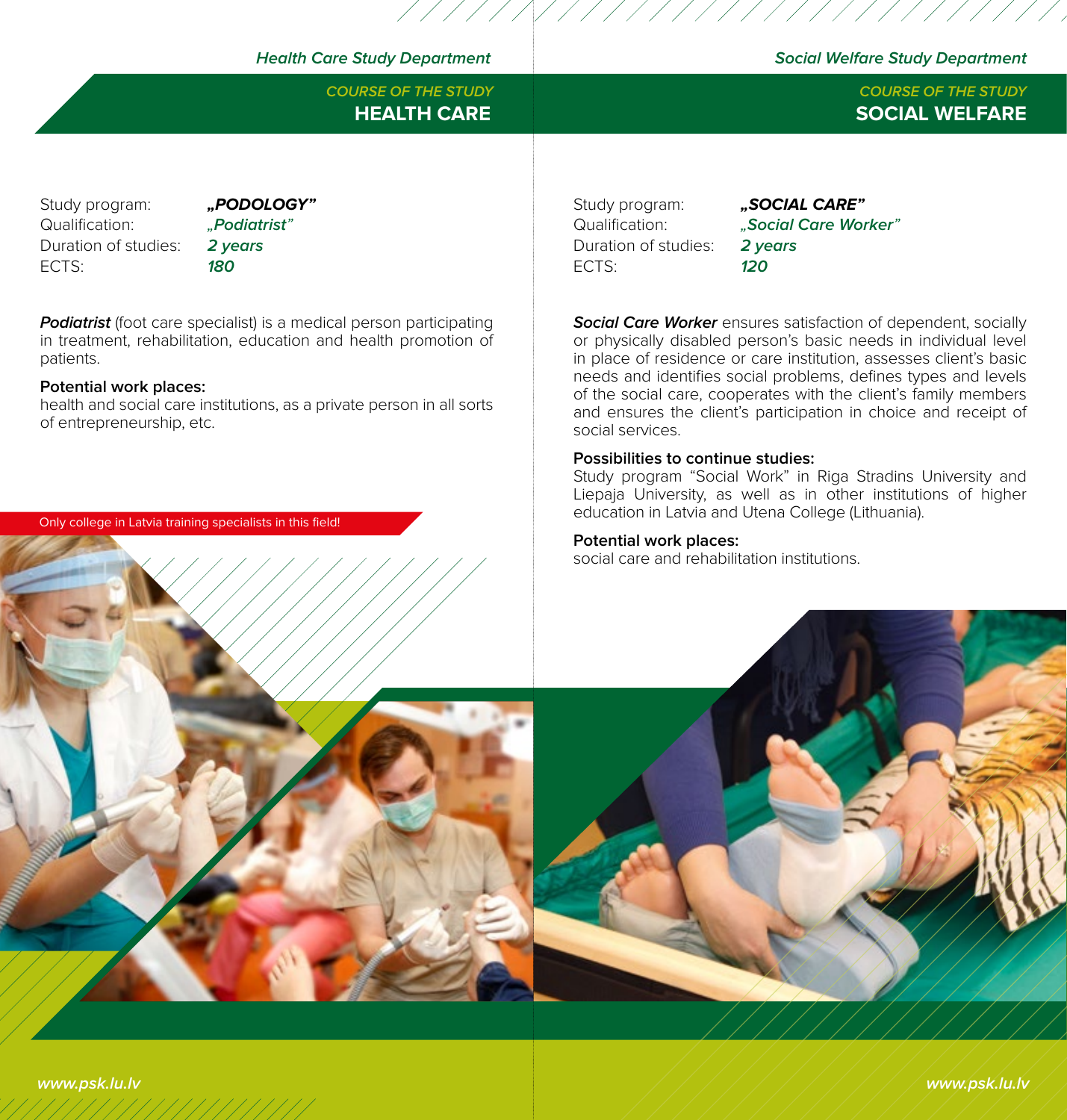**SOCIAL WELFARE COURSE OF THE STUDY**

Duration of studies: **2 years** ECTS: **120**

Study program: **"SOCIAL REHABILITATION"** Qualification: "**Social Rehabilitator**"

**Social Rehabilitator** together with the social care worker works out plan of social rehabilitation for persons who due to different social, mental or physical disabilities are isolated from the society; promotes perfection of client's social skills and development of new skills, stimulates client's interest, desire and will to live independently and validly, ensures participation of the client in choice and receipt of social rehabilitation services.

## **Possibilities to continue studies:**

Study program "Social Work" in Riga Stradins University and Liepaja University, as well as in other institutions ofhigher education in Latvia and Utena College (Lithuania).

### **Potential work places:**

social care and rehabilitation institutions.



# **INFORMATION FOR ERASMUS+ STUDENTS, TEACHERS AND STAFF**

To ensure quality and successful stay in Jūrmala, in Latvia, before the mobility we are asking to send relevant documents.

# **Deadlines for submission:**

Fall semester  $-31<sup>st</sup>$  of May Spring semester  $-30<sup>th</sup>$  of November

# **Students for Traineeships**

- **Application Form of the P.Stradins Medical College of** the University of Latvia
- **Learning Agreement Student Mobility for Traineeships**
- **Europass CV**
- Cover Letter
- **European Health Care Insurance Card**
- Copy of Vaccination Passport (2 weeks before mobility)

# **Students for Studies:**

- **Application Form of the P.Stradins Medical College of** the University of Latvia
- **Learning Agreement Student Mobility for Studies**
- **Transcript of Records**
- **Europass CV**
- **European Health Care Insurance Card**
- Cover Letter

# **Teaching and Staff mobility (one month before the Mobility)**

- **Mobility Agreement Staff Mobility For Teaching**
- **Mobility Agreement Staff Mobility For Training**

# **Potential practice places:**

Health care, Social rehabilitation and Social care institutions, Beauty care institutions, Laboratories in health care institutions in Riga or in Jūrmala, in accordance with practice plan.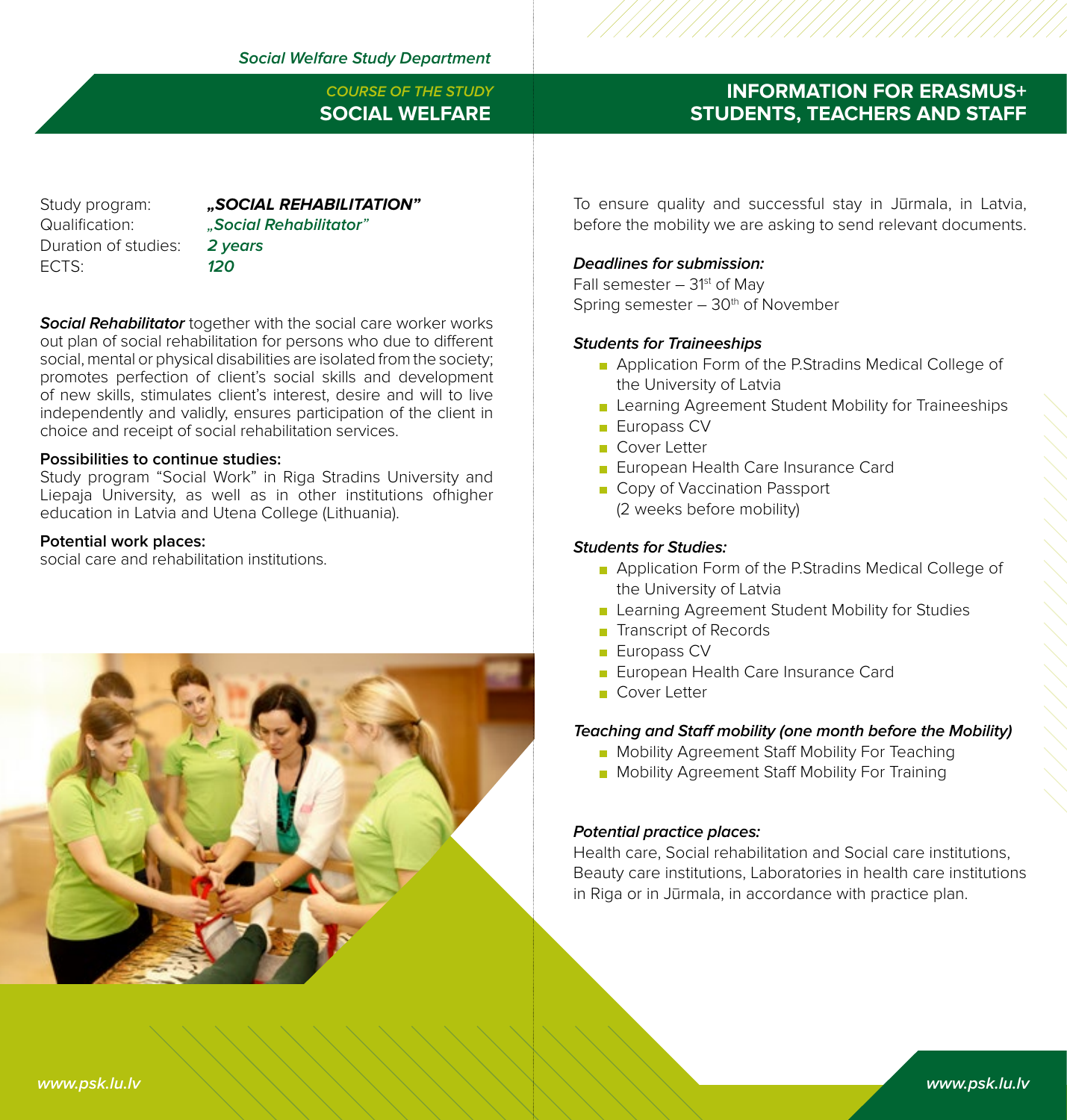# **SELF-GOVERNANCE BODY OF THE STUDENTS OF P. STRADINS MEDICAL COLLEGE OF THE UNIVERSITY OF LATVIA**

As the support organization in college participates students' self-governance body representing the interests of students, parallel with studies organizing measures for the college students, participating in the various activities outside the college and taking part in promotion of the image of the college.

"Not doubt and hesitate, but act and dare"

**Zenta Maurina**

# **Follow:**

**DA** 

facebook.com/LUPSKStudējošopašpārvalde

# **INTERNATIONAL COOPERATION**

College has received Erasmus Charter for Higher Education (ECHE) and implements study mobility for students and personnel (teaching and staff training) in the framework of ERASMUS+ program.

Successful cooperation is established with the health and social care institutions, universities and businesses, both in Latvia and Europe – Estonia, Lithuania, Finland, Sweden, Norway, Denmark, Germany, Poland, Bulgaria, Italy, Switzerland, Spain, Portugal, Slovenia, Hungary and other countries. Cooperation promotes professional development of the college's personnel and allows to ensure comprehensive and qualitative practice for college's students in foreign countries as well as for foreign students in Latvia.